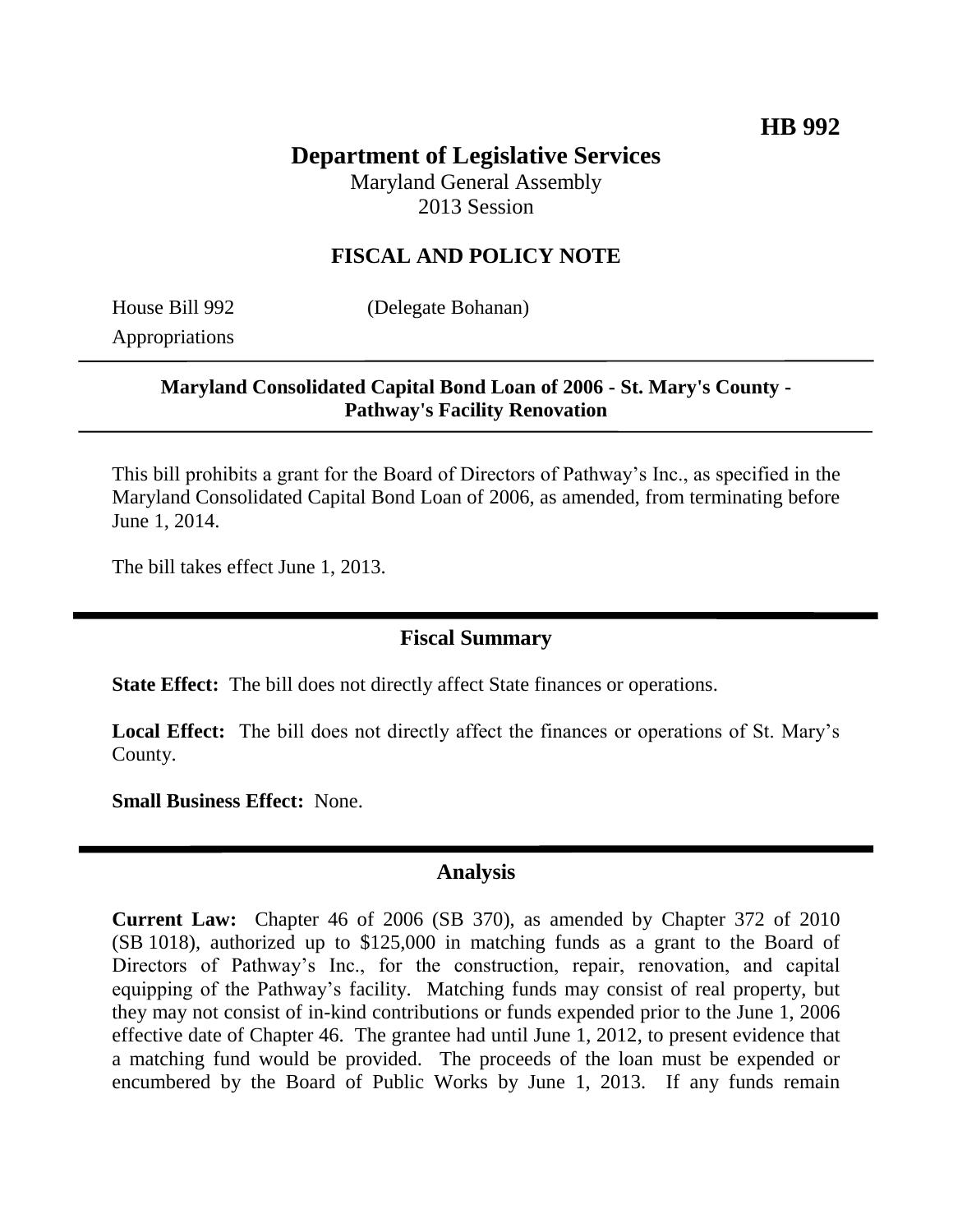unexpended or unencumbered after June 1, 2013, the amount of the unexpended or unencumbered authorization must be canceled.

Chapter 485 of 2009 (HB 102) authorized up to \$175,000 in matching funds to the Board of Directors of Pathway's, Inc. for the construction, repair, renovation, and capital equipping of the Pathway's facility.

Chapter 153 of 2003 (HB 444) established a seven-year limitation on the authority to spend an appropriation for a capital expenditure and a seven-year limitation on the authorization for State debt. The Act applies to all debt authorized on or after June 1, 1997.

Under the Internal Revenue Code, an entity that sells tax-exempt bonds must spend down the proceeds within 18 to 24 months, depending on the project. The law prohibits entities that sell tax-exempt bonds from earning arbitrage, by which an entity earns a higher rate of interest from the investment of bond proceeds than the interest paid on the bonds. The accumulation of unexpended bond proceeds for projects more than seven years old has resulted in the State earning arbitrage interest on the bond proceeds, creating a federal tax rebate liability.

**Background:** Pathway's Inc. is the longest operating provider of community-based mental health services in St. Mary's County. The purpose of the project is to perform extensive renovation to facilities to enable the operation of a Psychiatric Rehabilitation Program. The grantee advises that renovations are planned for two buildings at the Pathway's facility; 2009 State grant funding will be used to renovate one of the buildings, and funding authorized by the bill will be used for needed renovations to the second building. The grantee further advises that matching funds are in place for grant funding authorized by the bill; however, an extension on the termination date is needed to ensure that there is sufficient time to obtain all the required county permits and complete construction. The grantee anticipates construction will begin in May or June of 2013 and will be completed in four to five months.

The original grant in Chapter 46 was for St. Mary's College Amphitheater; Chapter 372 repurposed that authorization to two other projects in St. Mary's County, one of which was the Pathway's facility renovation.

## **Additional Information**

**Prior Introductions:** None.

HB 992/ Page 2 **Cross File:** None.